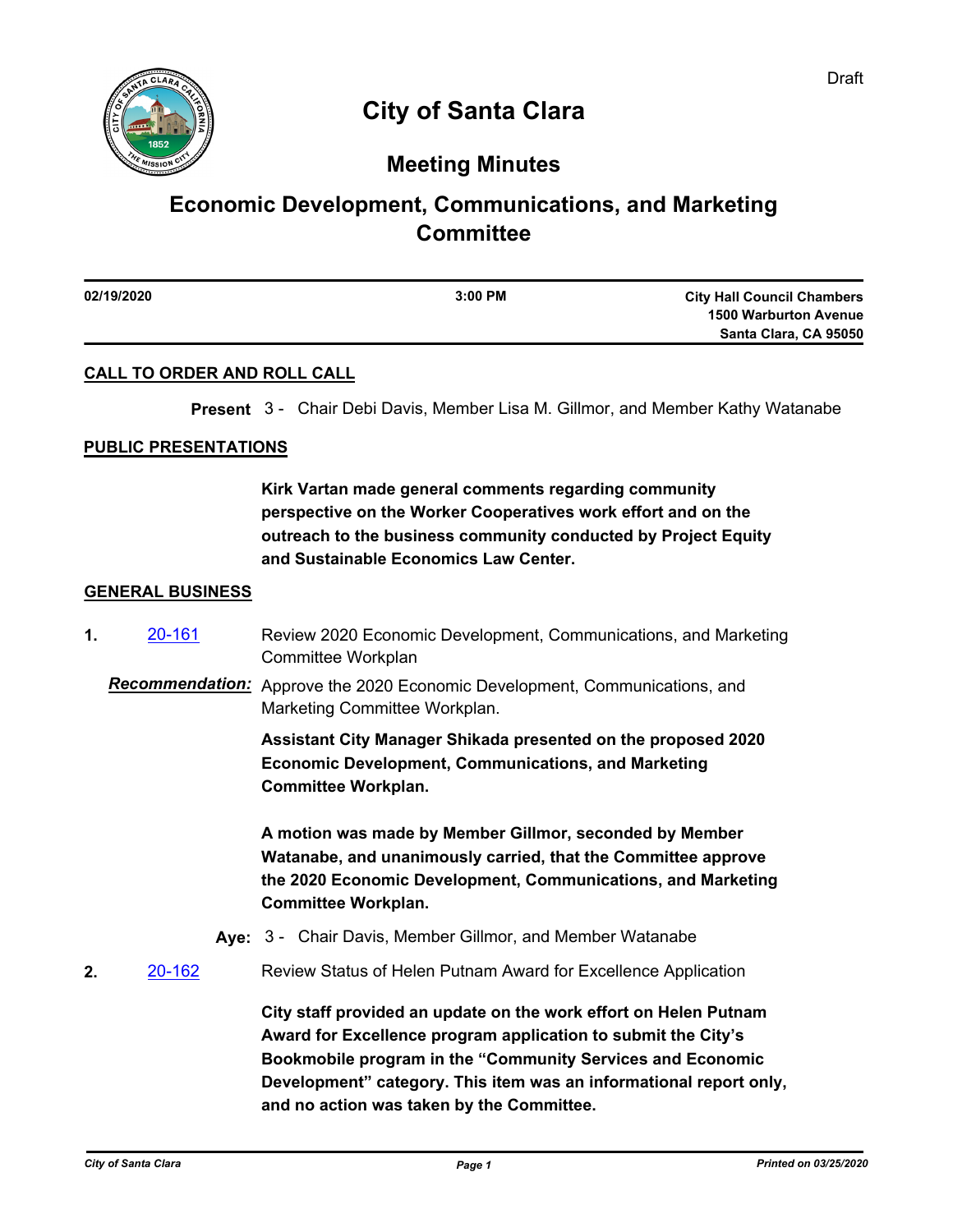#### **3.** [20-163](http://santaclara.legistar.com/gateway.aspx?m=l&id=/matter.aspx?key=16060) Verbal Update on Banner Policy

**Assistant City Manager Shikada provided an update on work effort around the Banner policy and the City's collaboration with Santa Clara University (SCU). SCU Presents Director Butch Coyne made general comments on utilizing the banner poles as marketing tools for the City and as a way to build community partnerships. Hilton Santa Clara General Manager Joseph Eustice made general comments on the possible third-party management of the City's banner poles. Additional general comments were made by Committee stakeholders. No action was taken by the Committee.**

**4.** [20-164](http://santaclara.legistar.com/gateway.aspx?m=l&id=/matter.aspx?key=16061) Citywide Communications

4.A. Update on Inside Santa Clara Redesign Survey

**The Director of Communications reported on the Inside Santa Clara Redesign survey results. This item was an informational report only, and no action was taken by the Committee.**

4.B. Update on Community Partners Web Page

**The Director of Communications provided a verbal update on the Community Partners webpage. This item was an informational report only, and no action was taken by the Committee.**

4.C. Discuss Special Events Strategic Marketing

**Assistant City Manager Bojorquez reported that she and Parks and Recreation Department staff were present to listen to the Committee's feedback on special events strategic marketing. The Chair made comments on the marketing and community involvement for the 40th Art and Wine Festival and other City events. Member Gillmor commented the Committee is looking for a strategic marketing plan for large-scale events (e.g., 40th Art and Wine Festival, State of the City, Reed and Grant Streets Sports Park Opening, CityPlace Groundbreaking Ceremony). No action was taken by the Committee.**